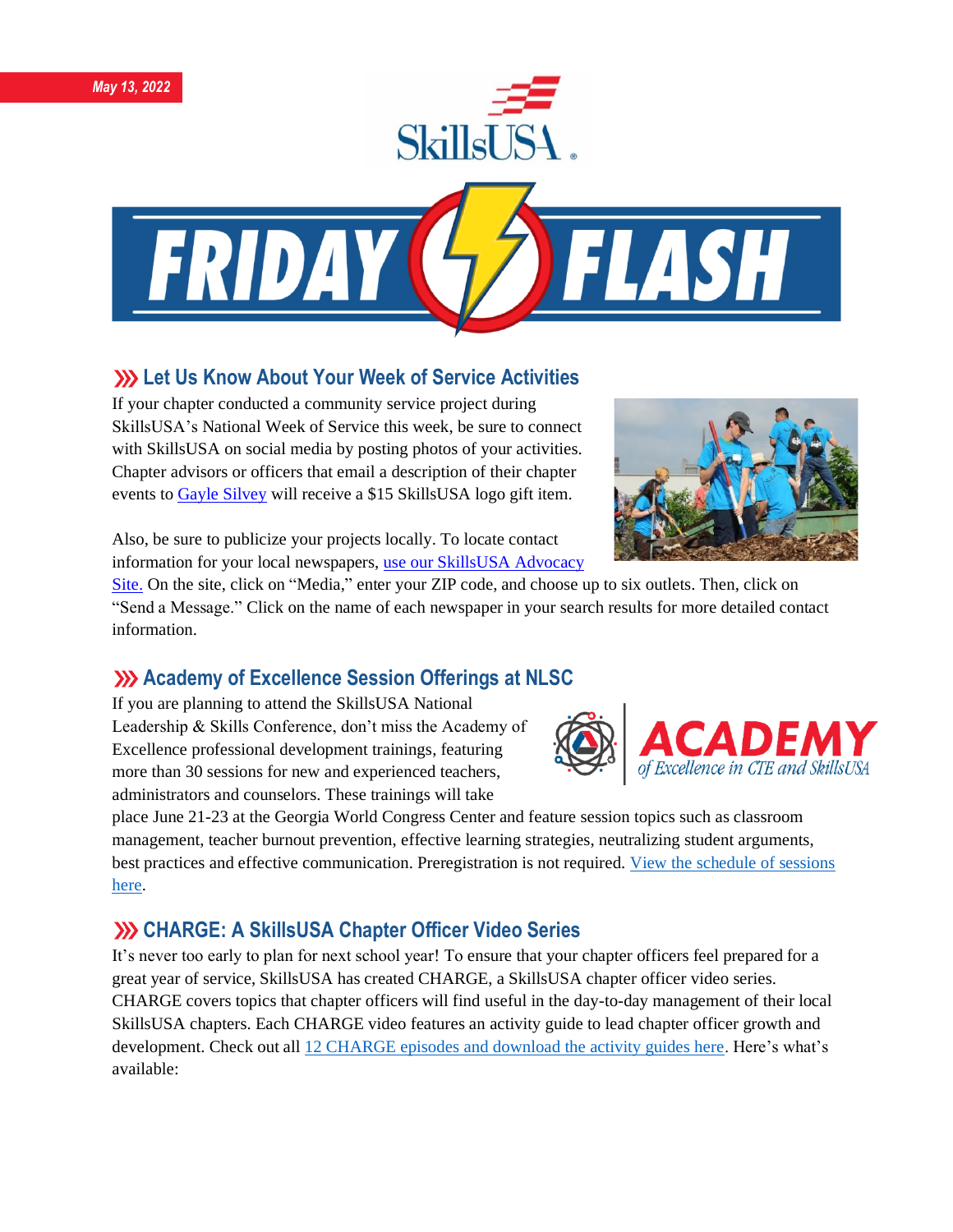- Getting to Know Your Team
- SkillsUSA Framework Introduction
- Chapter Officer Roles
- Becoming a Four Pillars Chapter Officer
- Personal Communication Style
- Personal Growth SMART Goals
- Personal Contributions
- Work Ethic as an Officer
- Team Values/Mission
- Team Code of Conduct
- **SMART Goals**
- Celebrating with Your Team

**SkillsI ISA** 

# **Facilitating Video Technologies on SkillsUSA Technical Fridays**

Join us for SkillsUSA Technical Fridays, our industry-led workshops that help teachers develop specific technical skills relevant to their career fields. On **May 20,** from 4-5 p.m. ET, the presenter is Webby-Award-nominated filmmaker Mike Chesworth. His session will focus on

teaching practical skills and strategies for videos, including investigative interviewing techniques and filming flowing sequences when gathering supporting footage. Chesworth has worked with a range of celebrities, such as pop star Madonna and NFL MVP and sports icon Tyrann Mathieu. The cost to attend is \$10. [Register here.](https://skillsusa.wufoo.com/forms/love-and-logic-and-technical-fridays-registration)

## **ShillsUSA Scholarships Open for Applications**

Several scholarships are open to benefit SkillsUSA students in pursuit of further education or certification in their chosen fields. Help spread the word about these opportunities:

• **Harbor Freight Tools for Schools Travel Scholarships**

Travel scholarships for SkillsUSA high school members in selected trades who are competing in the 2022 SkillsUSA Championships. Eligible members can apply to receive up to \$1,500. *Deadline:* **May 20.**

• **Fine Homebuilding #KeepCraftAlive Scholarship**

Scholarships to SkillsUSA high school or college/postsecondary students continuing their education or certification programs in construction-related fields. *Deadline: May 30.*

• **Larry Rash Memorial Scholarship**  Two \$2,500 scholarships in 2022 to support active SkillsUSA members who plan to further their education in architectural drafting (or a related field). *Deadline: May 31***.**

• **Bob Westphal Memorial Scholarship** Merit-based scholarships for high school or college/postsecondary students continuing their education in energy construction (oil and gas pipelines, gas distribution, solar, and wind). *Deadline: May 31.*

• **Clifford T. Rees, Jr. Memorial Scholarship** Multiple \$2,500 scholarships to SkillsUSA high school juniors, seniors or college/postsecondary students in enrolled in a HVACR or a general construction program and who will be pursuing college/postsecondary career training in the HVACR industry. *Deadline: May 31.*

#### • **Accrediting Commission of Career Schools and Colleges (ACCSC) Travel Scholarship**

Up to eight \$1,000 scholarships will be awarded to support a student and/or chapter's travel expenses to attend and compete in the SkillsUSA Championships in Atlanta. To apply, download the [2022](https://www.accsc.org/UploadedDocuments/Student-Corner/SkillsUSA/ACCSC-SkillsUSA-Scholarship-2022-v.docx)  [ACCSC Scholarship Application for Members of SkillsUSA](https://www.accsc.org/UploadedDocuments/Student-Corner/SkillsUSA/ACCSC-SkillsUSA-Scholarship-2022-v.docx) to review eligibility requirements and complete the application. *Deadline*: *June 1.*